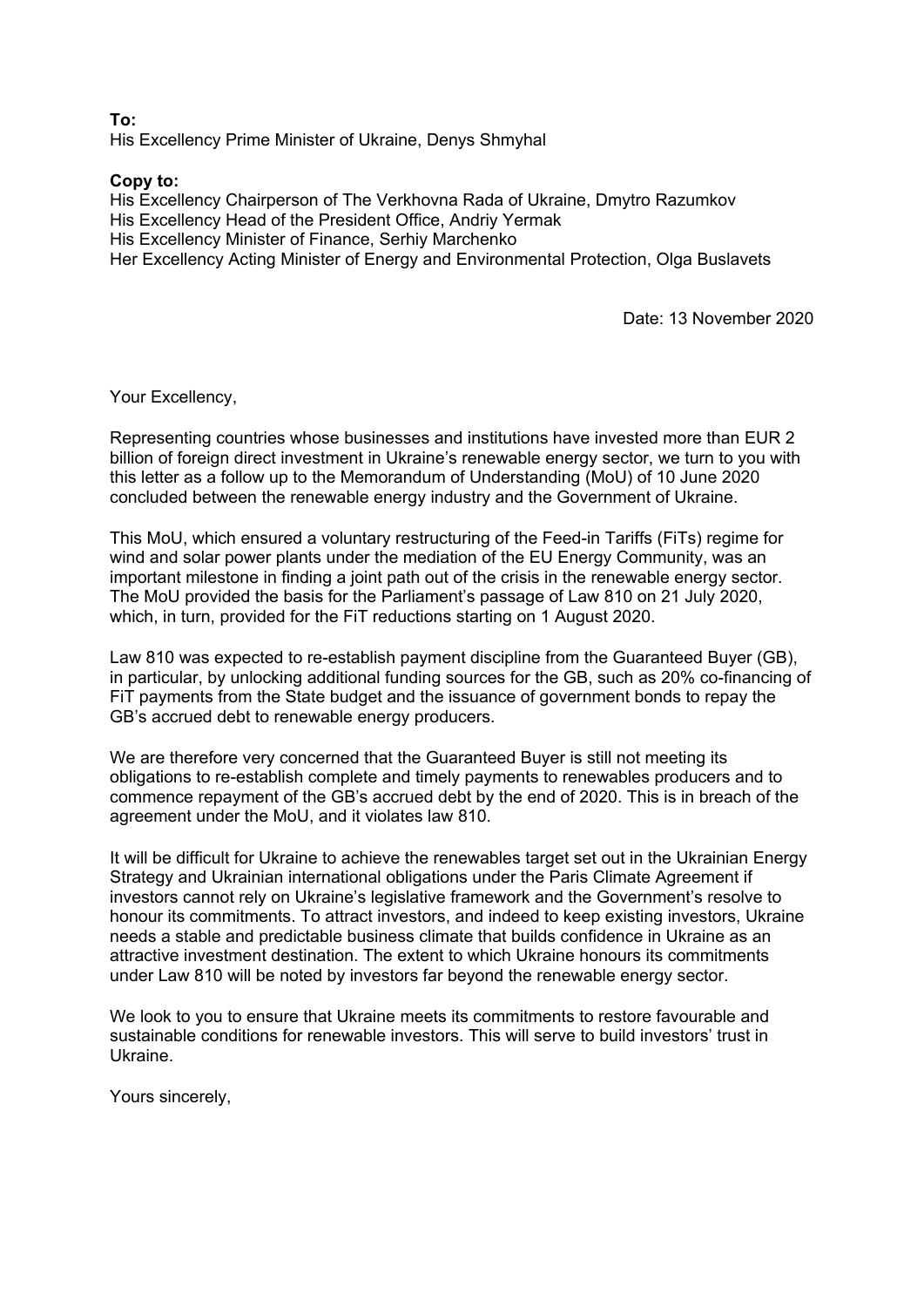

His Excellency Ambassador of **Belgium**, Alex Lenaerts

-----------------------------------------------------

Her Excellency Ambassador of **Canada**, Larisa Galadza

-----------------------------------------------------

His Excellency Ambassador of **Denmark**, Ole Egberg Mikkelsen

Etienne de Poncinç

-----------------------------------------------------

-----------------------------------------------------

His Excellency Ambassador of **France**, Etienne de Poncins

Aura Feldlusen

Her Excellency Ambassador of **Germany**, Anka Feldhusen

Jennes de Hol

His Excellency Ambassador of **Netherlands**, Jennes de Mol









EN UKRAINE



Embassy of the Federal Republic of Germany Kyiv